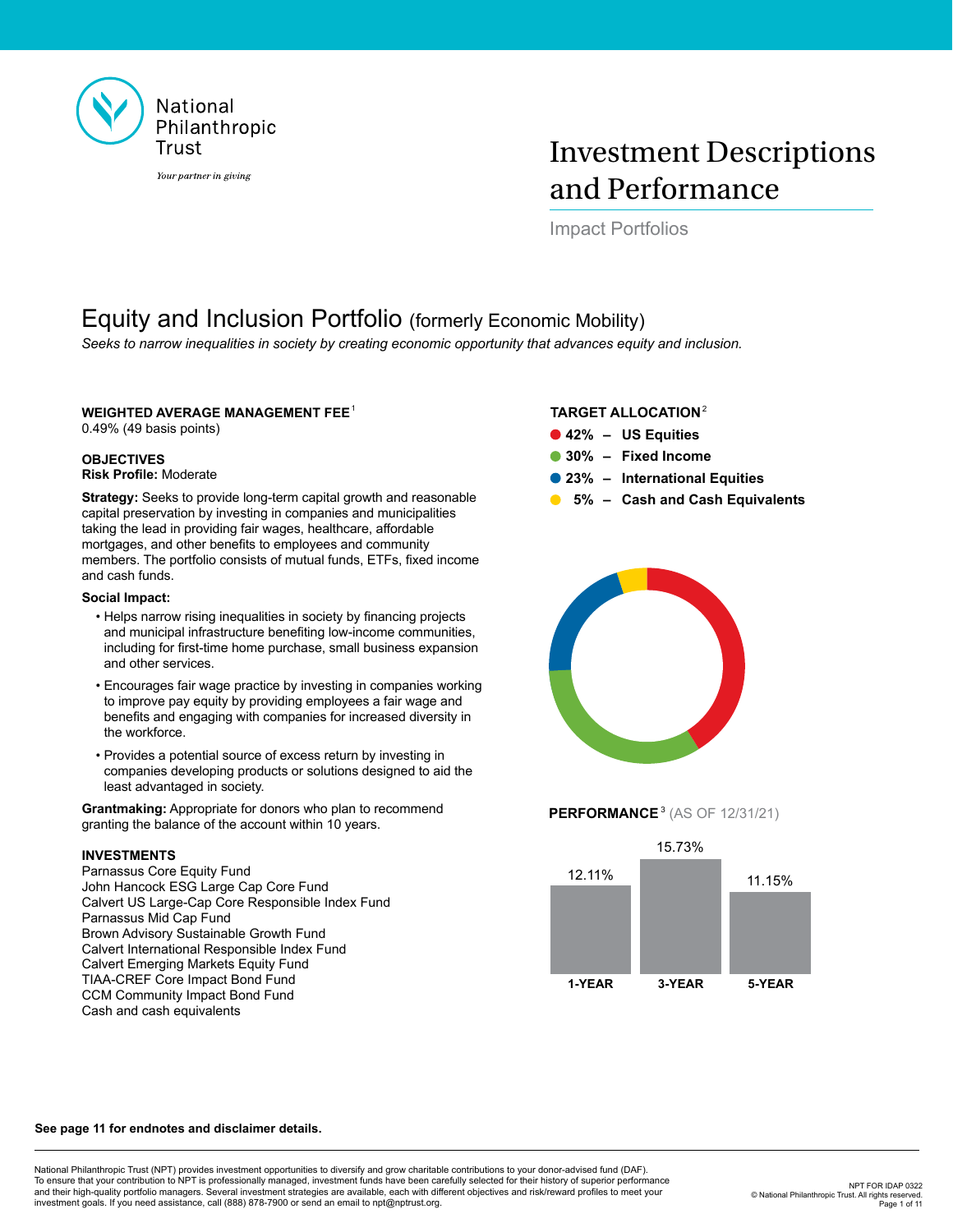

# Investment Descriptions and Performance

Impact Portfolios

# Environmental Stewardship Portfolio

*Manages climate change risks and protects and conserves natural resources*

## **WEIGHTED AVERAGE MANAGEMENT FEE**<sup>1</sup>

0.53% (53 basis points)

### **OBJECTIVES Risk Profile:** Moderate

**Strategy:** Seeks to provide long-term capital growth and reasonable capital preservation by investing in organizations that are best positioned to cope with rising climate risks. This diversified portfolio screens out companies and municipalities with heightened climate-related risk exposure, who may see increased operational or regulatory disruptions as global temperatures continue to rise. It invests in environmentally responsible companies taking the lead in reducing their carbon emissions and conserving resources. The portfolio consists of a mix of mutual funds, ETFs, fixed income and cash funds.

### **Social Impact:**

- *Develops solutions* for improving resource efficiency by funding renewable energy and other critical infrastructure to combat climate change.
- *Aids the transition to a more sustainable economy* by funding investments in companies and projects that are driving a reduction in greenhouse gas emissions and resource consumption, as well as engaging corporations and municipalities to improve their environmental practices and policies.
- *Provides a potential source of excess return* by investing in companies developing solutions to climate change challenges and using resource efficiency as a competitive advantage.

**Grantmaking:** Appropriate for donors who plan to recommend granting the balance of the account within 10 years.

### **INVESTMENTS**

Parnassus Core Equity Fund Calvert US Large-Cap Core Responsible Index Fund Brown Advisory Sustainable Growth Fund DFA International Sustainability Core 1 Portfolio Trillium ESG Global Equity Fund Pax Global Environmental Markets Fund KBI Global Investors Aquarius Fund iShares Global Clean Energy ETF TIAA-CREF Core Impact Bond Fund Calvert Green Bond Fund Cash and cash equivalents

## **TARGET ALLOCATION**<sup>2</sup>

- **42% – US Equities**
- **30% – Fixed Income**
- **23% – International Equities**
- **5% – Cash and Cash Equivalents**



# **PERFORMANCE**<sup>3</sup> (AS OF 12/31/21)



### **See page 11 for endnotes and disclaimer details.**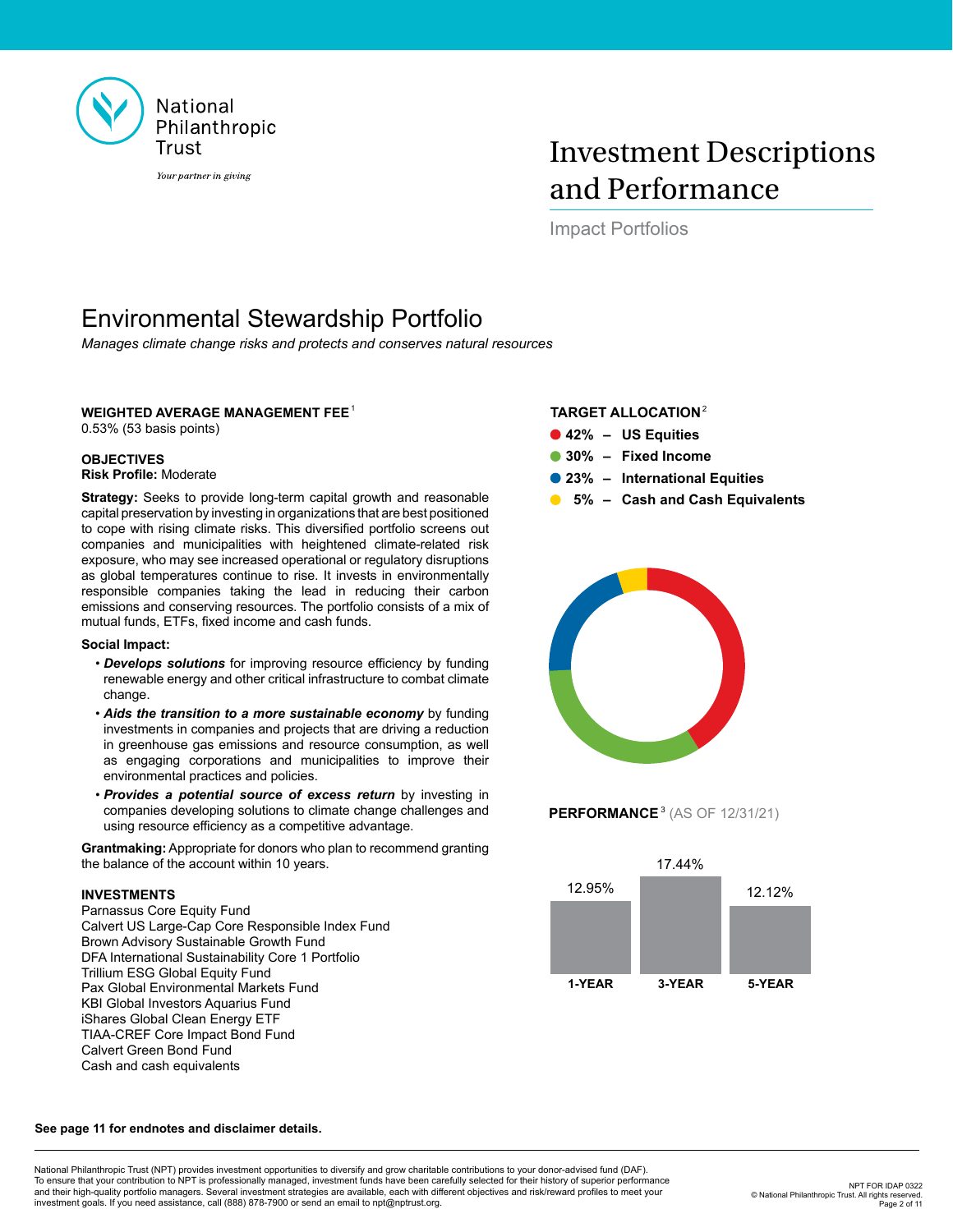

# Investment Descriptions and Performance

Impact Portfolios

# Gender Lens Portfolio

*Supports the advancement of women in the workplace and beyond*

## **WEIGHTED AVERAGE MANAGEMENT FEE**<sup>1</sup>

0.55% (55 basis points)

### **OBJECTIVES Risk Profile:** Moderate

**Strategy:** Seeks to provide long-term capital growth and reasonable capital preservation while fostering advancement for women, with a particular focus on women in the workplace. The strategy seeks to achieve long-term capital growth and reasonable capital preservation through a diversified pool of mutual funds, ETFs, fixed income and cash funds.

### **Social Impact:**

- *Invests* in companies providing opportunity for advancement for women throughout their organization.
- *Lends* capital to businesses led by women or promoting the wellbeing of women and girls.
- *Achieves* strong financial performance and demonstrates environmental and social risk management under the leadership of female investment managers.
- *Encourages* corporate policy changes to narrow the gender pay gap and facilitate advancement for women.

**Grantmaking:** Appropriate for donors who plan to recommend granting the balance of the account within 10 years.

### **INVESTMENTS**

Pax Ellevate Global Women's Leadership Fund Putnam Sustainable Leaders Fund John Hancock ESG Large Cap Core Fund Parnassus Mid Cap Fund Brown Advisory Sustainable Growth Fund Calvert International Responsible Index Fund Calvert Emerging Markets Equity Fund TIAA-CREF Core Impact Bond Fund CCM Community Impact Bond Fund Cash and cash equivalents

### **TARGET ALLOCATION**<sup>2</sup>

- **42% – US Equities**
- **30% – Fixed Income**
- **23% – International Equities**
- **5% – Cash and Cash Equivalents**



**PERFORMANCE**<sup>3</sup> (AS OF 12/31/21)



### **See page 11 for endnotes and disclaimer details.**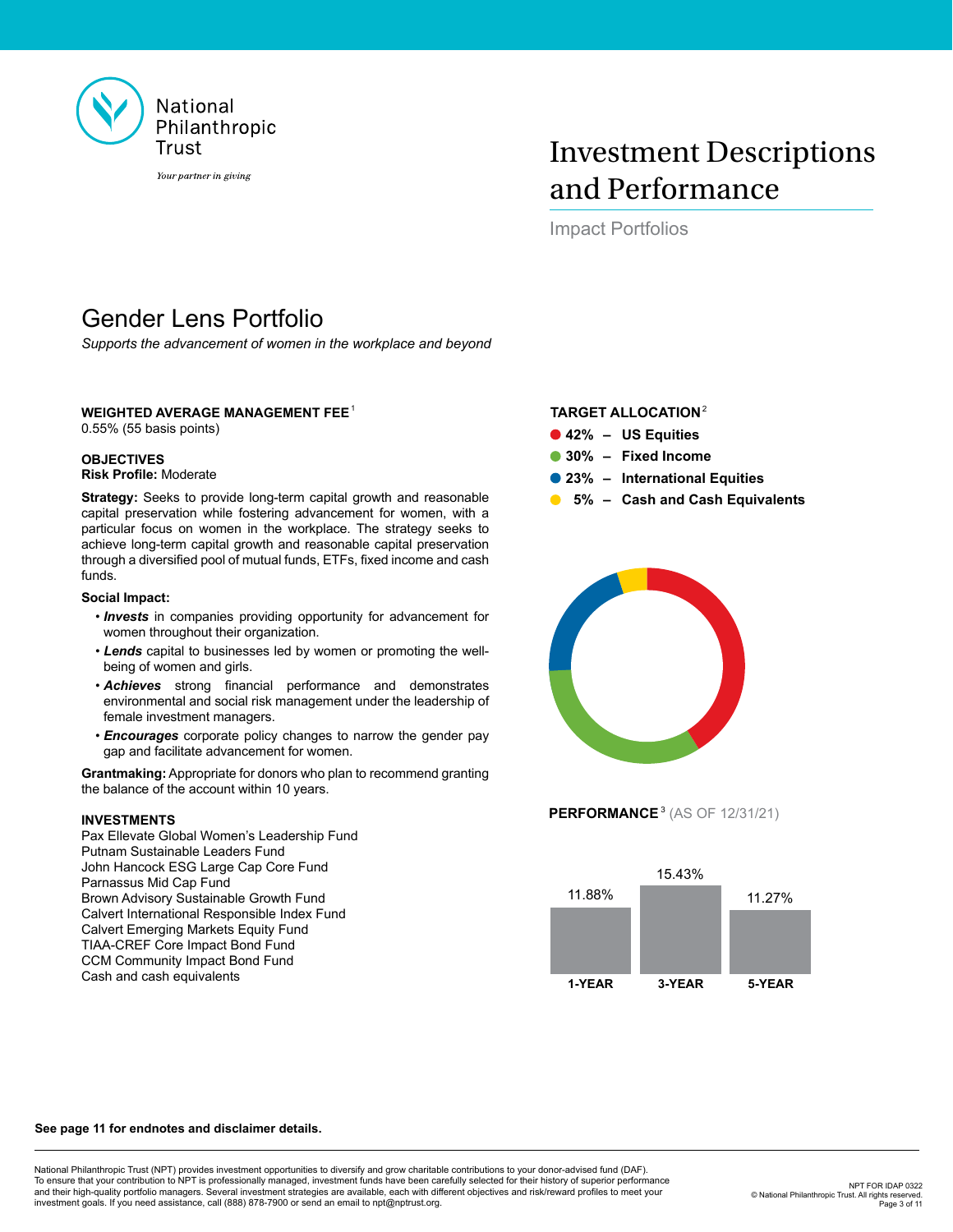

# Investment Descriptions and Performance

Impact Portfolios

# Broad Social Impact Portfolio

*Advances solutions to global challenges, including conservation, financial inclusion and access to healthcare*

## **WEIGHTED AVERAGE MANAGEMENT FEE**<sup>1</sup>

0.62% (62 basis points)

## **OBJECTIVES**

**Risk Profile:** Growth/higher risk and potential for highest return.

**Strategy:** Seeks to provide long-term capital growth and reasonable capital preservation by investing in organizations that help solve global challenges, and that fund private impact investments through an allocation of equities, bonds and/or international investments. The portfolio screens out companies with a poor track record in fair wage practice and environmental stewardship, and engages with companies to improve their treatment of their employees and communities. This portfolio consists of a diversified mix of mutual funds, ETFs, fixed income and direct private investment vehicles.

### **Social Impact:**

- *Improves opportunities for the underserved* through organizations offering direct loans to low-income families and small businesses that do not have access to formal banking and credit, dramatically increasing their opportunities for advancement.
- *Bolsters essential community infrastructure* by investing in schools, healthcare and efforts to conserve finite natural resources.
- *Provides a potential source of excess return* by investing in companies developing products and services to aid the disadvantaged, and exploring solutions to global challenges such as healthcare, conservation and financial inclusion.

**Grantmaking:** Appropriate for donors who plan to recommend granting the balance of the account within 10 years.

### **INVESTMENTS**

Parnassus Core Equity Fund Calvert US Large-Cap Core Responsible Index Fund Calvert Small-Cap Fund Brown Advisory Sustainable Growth Fund Pax Ellevate Global Women's Leadership Fund Trillium ESG Global Equity Fund DFA International Sustainability Core 1 Portfolio Calvert Emerging Markets Equity Fund TIAA-CREF Core Impact Bond Fund CCM Community Impact Bond Fund Advance Global Capital Fund Enterprise Loan Fund, L.P. Cash and cash equivalents

### **TARGET ALLOCATION**<sup>2</sup>

- **42% – US Equities**
- **23% – International Equities**
- **20% – Fixed Income**
- **10% – Private Investments\***
- **5% – Cash and Cash Equivalents**



## **PERFORMANCE**<sup>3</sup> (AS OF 12/31/21)



*\* The private investment allocation may be temporarily shifted to public equities due to operational considerations associated with private investments.* 

### **See page 11 for endnotes and disclaimer details.**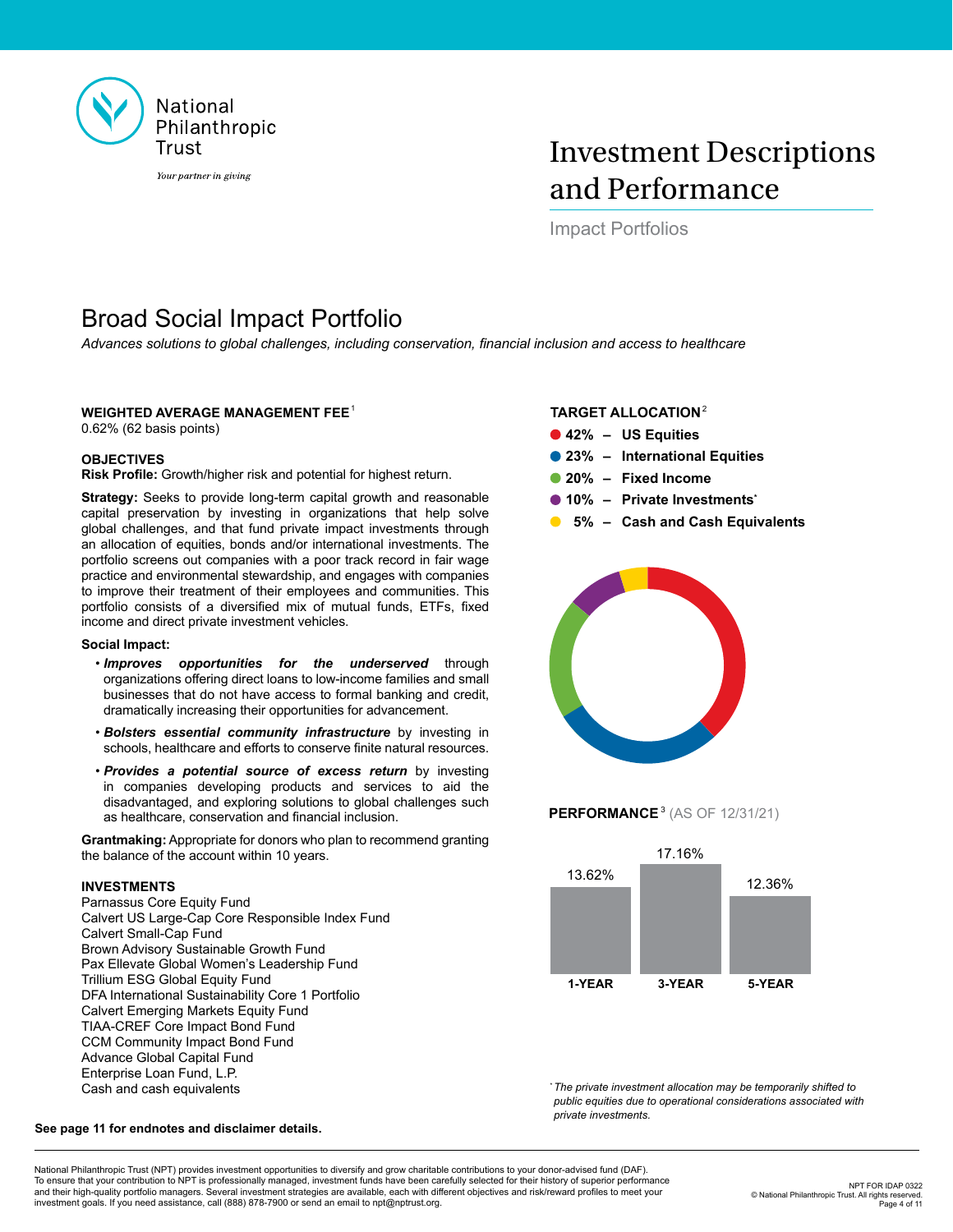

# Investment Descriptions and Performance

Actively Managed Portfolios

# Conservative Portfolio

## **WEIGHTED AVERAGE MANAGEMENT FEE**<sup>4</sup>

0.38% (38 basis points)

### **OBJECTIVES**

**Risk Profile:** Conservative/lower risk.

**Strategy:** Seeks to safeguard principal, provide liquidity and generate total return with conservative exposure to market volatility.

**Grantmaking:** For donors who plan to recommend granting the balance of the account within 5 years.

### **INVESTMENTS**

UBS Select Government Institutional Fund Lord Abbett Short Duration Income Fund PGIM Short Duration Multi-Sector Bond Fund iShares 1-5 Year Investment Grade Corporate Bond Fund ETF Vanguard Short-Term Bond Index Fund ETF iShares 20 Plus Year Treasury Bond ETF Loomis Sayles Core Plus Bond Fund Vanguard Total Stock Market Index Fund Trillium ESG Global Equity Fund Victory RS Global Fund WCM Focused International Growth Fund Dunham International Stock Fund Baron Emerging Markets Fund Artisan Sustainable Emerging Markets Fund Easterly Global Real Estate Fund Parametric Commodity Strategy Fund

# **TARGET ALLOCATION**<sup>5</sup>

- **74.5% – Fixed Income**
- **15.0% – Global Equities**
- **8.0% – Real Asset**
- **2.5% – Money Market/Cash**



## **PERFORMANCE**<sup>6</sup> (AS OF 12/31/21)



### **See page 12 for endnotes and disclaimer details.**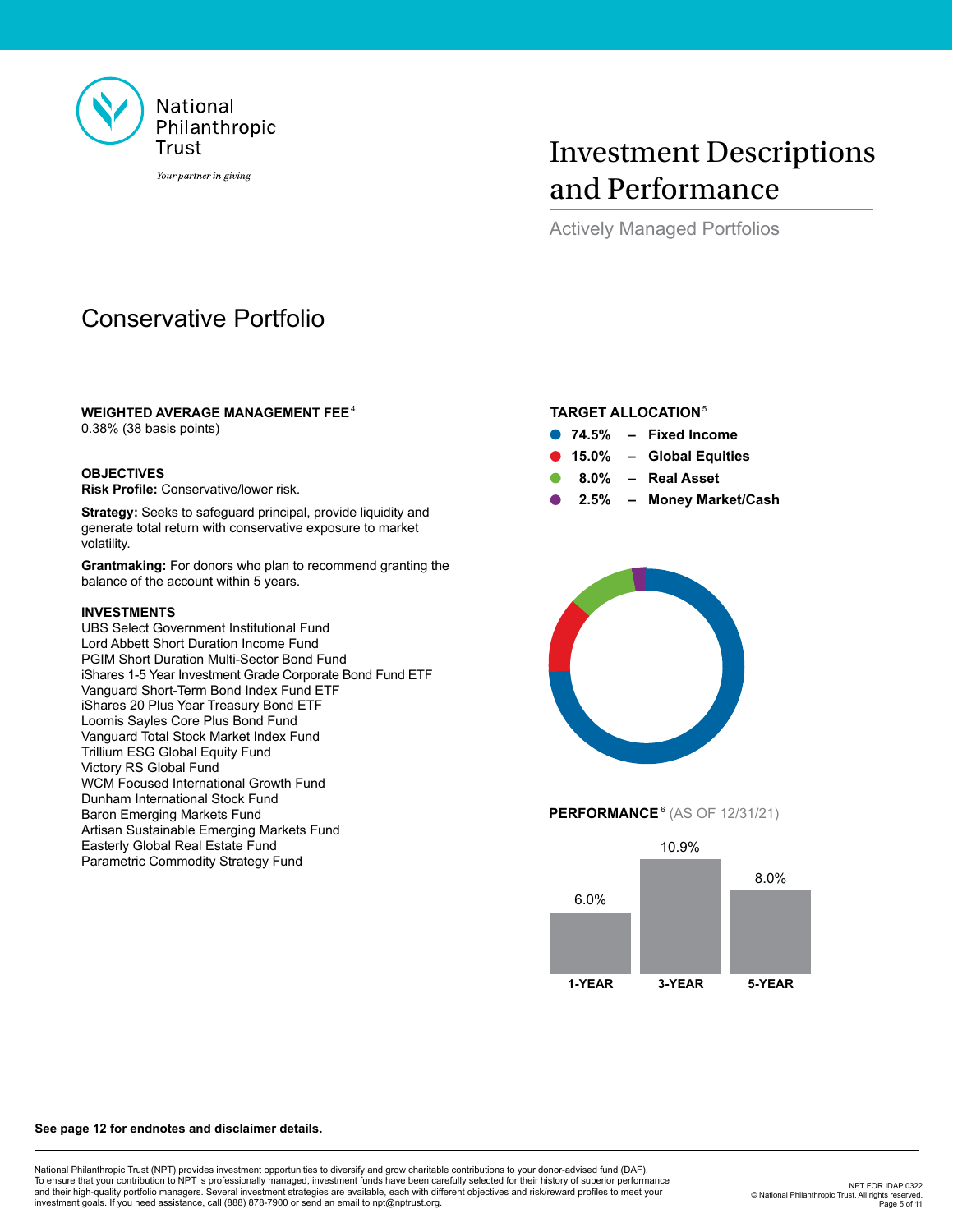

# Investment Descriptions and Performance

Actively Managed Portfolios

# Moderate Portfolio

## **WEIGHTED AVERAGE MANAGEMENT FEE**<sup>4</sup>

0.57% (57 basis points)

### **OBJECTIVES**

**Risk Profile:** Moderate/modest risk.

**Strategy:** Provide long-term capital growth and reasonable capital preservation through an asset allocation of equities, bonds and/or international investments.

**Grantmaking:** For donors who plan to recommend granting the balance of the account within 10 years.

### **INVESTMENTS**

UBS Select Government Institutional Fund Lord Abbett Short Duration Income Fund PGIM Short Duration Multi-Sector Bond Fund iShares 1-5 Year Investment Grade Corporate Bond Fund ETF Vanguard Short-Term Bond Index Fund ETF iShares 20 Plus Year Treasury Bond ETF Loomis Sayles Core Plus Bond Fund Vanguard Total Stock Market Index Fund Trillium ESG Global Equity Fund Victory RS Global Fund WCM Focused International Growth Fund Dunham International Stock Fund Baron Emerging Markets Fund Artisan Sustainable Emerging Markets Fund Easterly Global Real Estate Fund Parametric Commodity Strategy Fund

## **TARGET ALLOCATION**<sup>5</sup>

- **55.0% – Global Equities**
- **30.0% – Fixed Income**
- **12.5% – Real Asset**
- **2.5% – Money Market/Cash**



**PERFORMANCE**<sup>6</sup> (AS OF 12/31/21)



#### **See page 12 for endnotes and disclaimer details.**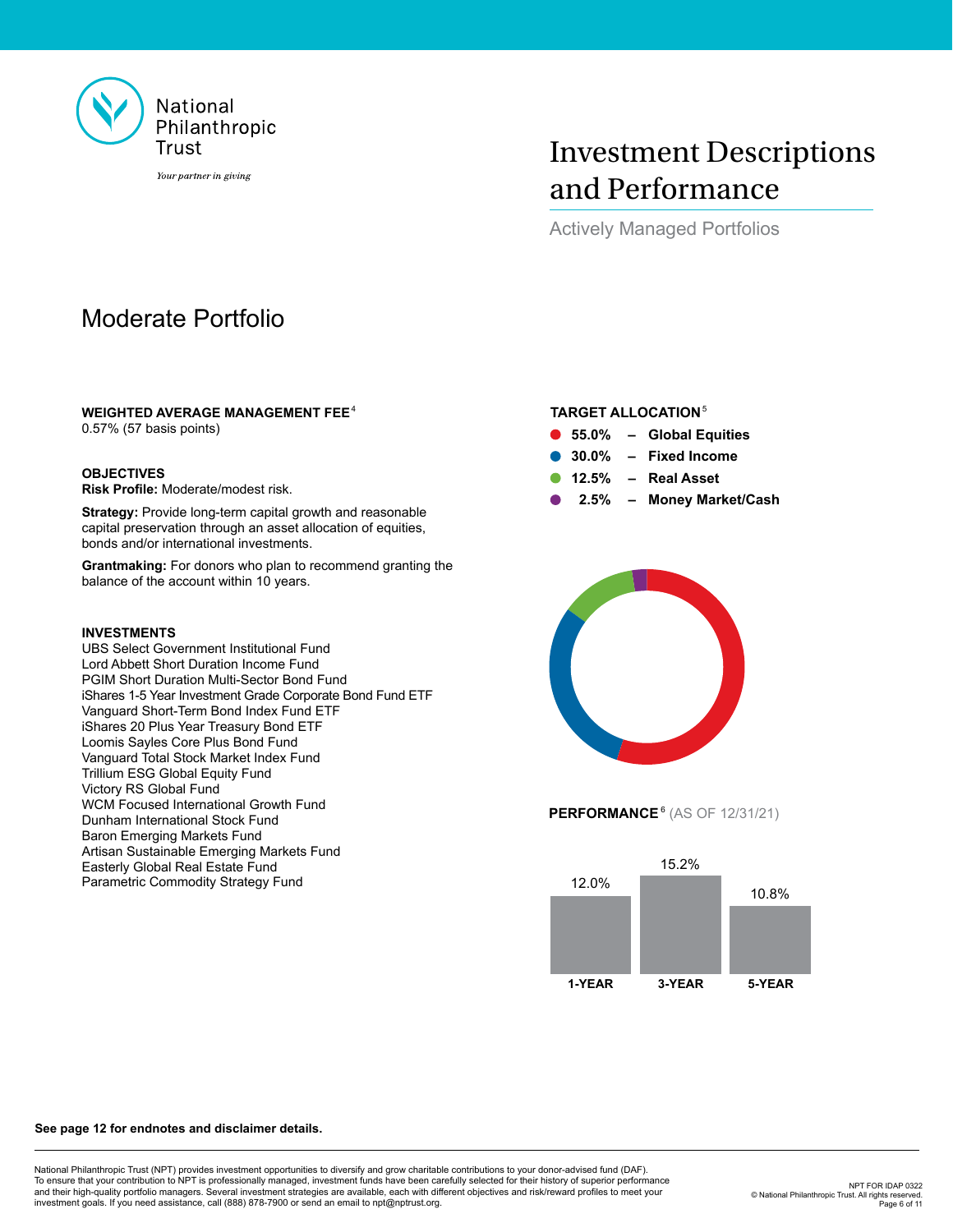

# Investment Descriptions and Performance

Actively Managed Portfolios

# Growth Portfolio

## **WEIGHTED AVERAGE MANAGEMENT FEE**<sup>4</sup>

0.65% (65 basis points)

## **OBJECTIVES**

**Risk Profile:** Growth/higher risk and potential for highest return.

**Strategy:** Focuses on domestic stock funds, but also includes exposure to international stock funds for diversification and performance potential, carrying the highest risk of our model portfolios.

**Grantmaking:** For donors who plan to use their account for a period greater than 10 years and/or intend to name charitable beneficiaries.

## **INVESTMENTS**

UBS Select Government Institutional Fund iShares 20 Plus Year Treasury Bond ETF Loomis Sayles Core Plus Bond Fund Vanguard Total Stock Market Index Fund Trillium ESG Global Equity Fund Victory RS Global Fund WCM Focused International Growth Fund Dunham International Stock Fund Baron Emerging Markets Fund Artisan Sustainable Emerging Markets Fund Easterly Global Real Estate Fund Parametric Commodity Strategy Fund

# **TARGET ALLOCATION**<sup>5</sup>

- **73.0% – Global Equities 15.0% – Real Asset**
	- **9.5% – Fixed Income**
	- **2.5% – Money Market/Cash**



**PERFORMANCE**<sup>6</sup> (AS OF 12/31/21)



### **See page 12 for endnotes and disclaimer details.**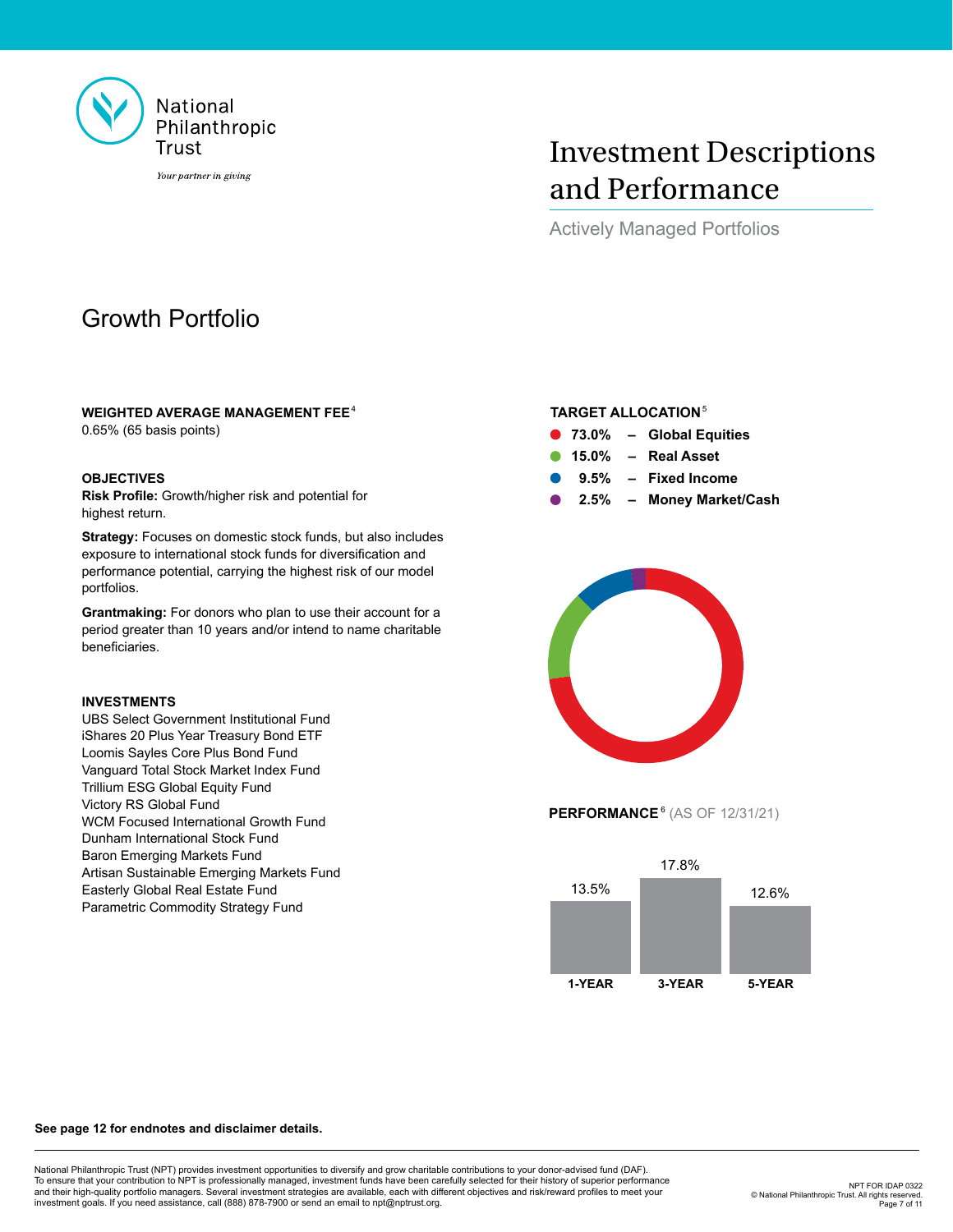

# Investment Descriptions and Performance

Index Fund Portfolios

# Conservative Portfolio

## **WEIGHTED AVERAGE MANAGEMENT FEE**<sup>4</sup>

0.07% (7 basis points)

## **OBJECTIVES**

**Risk Profile:** Conservative/lower risk.

**Strategy:** Seeks to safeguard principal, provide liquidity and generate total return with conservative exposure to market volatility.

**Grantmaking:** For donors who plan to recommend granting the balance of the account within 5 years.

### **INVESTMENTS**

UBS Select Government Institutional Fund iShares Core U.S. Aggregate Bond ETF iShares 1-5 Year Investment Grade Corporate Bond Fund ETF Vanguard Short-Term Bond Index Fund ETF iShares 20 Plus Year Treasury Bond ETF iShares Core S&P Total U.S. Stock Market ETF iShares Core MSCI EAFE ETF iShares Core MSCI Emerging Markets ETF Vanguard Real Estate Index Fund ETF Aberdeen Standard Bloomberg All Commodity Strategy K-1 Free ETF iShares Bloomberg Roll Select Commodity Strategy ETF

# **TARGET ALLOCATION**<sup>5</sup>

- **74.5% – Fixed Income**
- **15.0% – Global Equities**
- **8.0% – Real Asset**
- **2.5% – Money Market/Cash**



**PERFORMANCE**<sup>6</sup> (AS OF 12/31/21)



### **See page 12 for endnotes and disclaimer details.**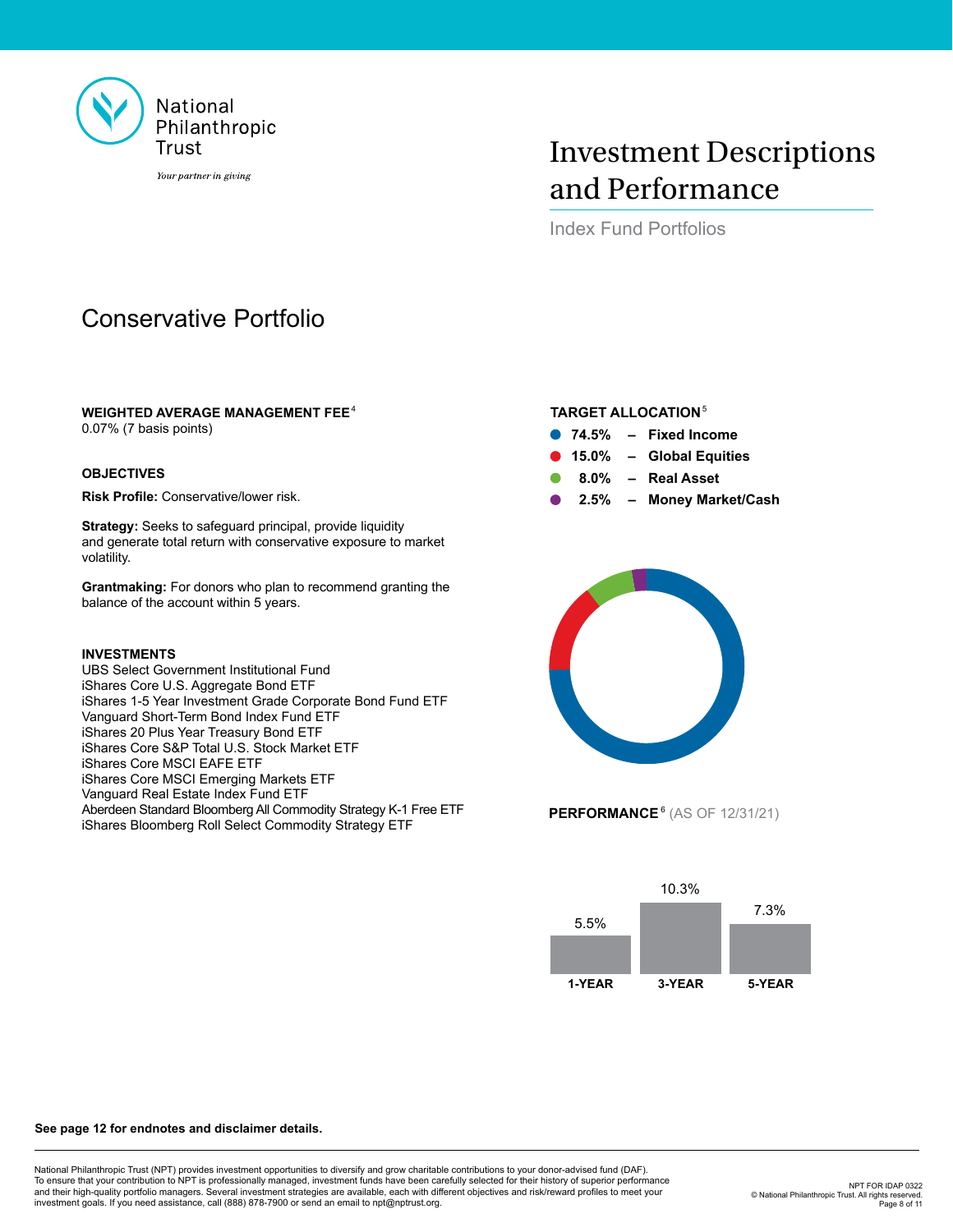

# Investment Descriptions and Performance

Index Fund Portfolios

# Moderate Portfolio

## **WEIGHTED AVERAGE MANAGEMENT FEE**<sup>4</sup>

0.08% (8 basis points)

### **OBJECTIVES**

**Risk Profile:** Moderate/modest risk.

**Strategy:** Provide long-term capital growth and reasonable capital preservation through an asset allocation of equities, bonds and/or international investments.

**Grantmaking:** For donors who plan to recommend granting the balance of the account within 10 years.

### **INVESTMENTS**

UBS Select Government Institutional Fund iShares Core U.S. Aggregate Bond ETF iShares 1-5 Year Investment Grade Corporate Bond Fund ETF Vanguard Short-Term Bond Index Fund ETF iShares 20 Plus Year Treasury Bond ETF iShares Core S&P Total U.S. Stock Market ETF iShares Core MSCI EAFE ETF iShares Core MSCI Emerging Markets ETF Vanguard Real Estate Index Fund ETF Aberdeen Standard Bloomberg All Commodity Strategy K-1 Free ETF iShares Bloomberg Roll Select Commodity Strategy ETF

## **TARGET ALLOCATION**<sup>5</sup>

- **55.0% – Global Equities**
- **30.0% – Fixed Income**
- **12.5% – Real Asset**
- **2.5% – Money Market/Cash**



**PERFORMANCE**<sup>6</sup> (AS OF 12/31/21)



### **See page 12 for endnotes and disclaimer details.**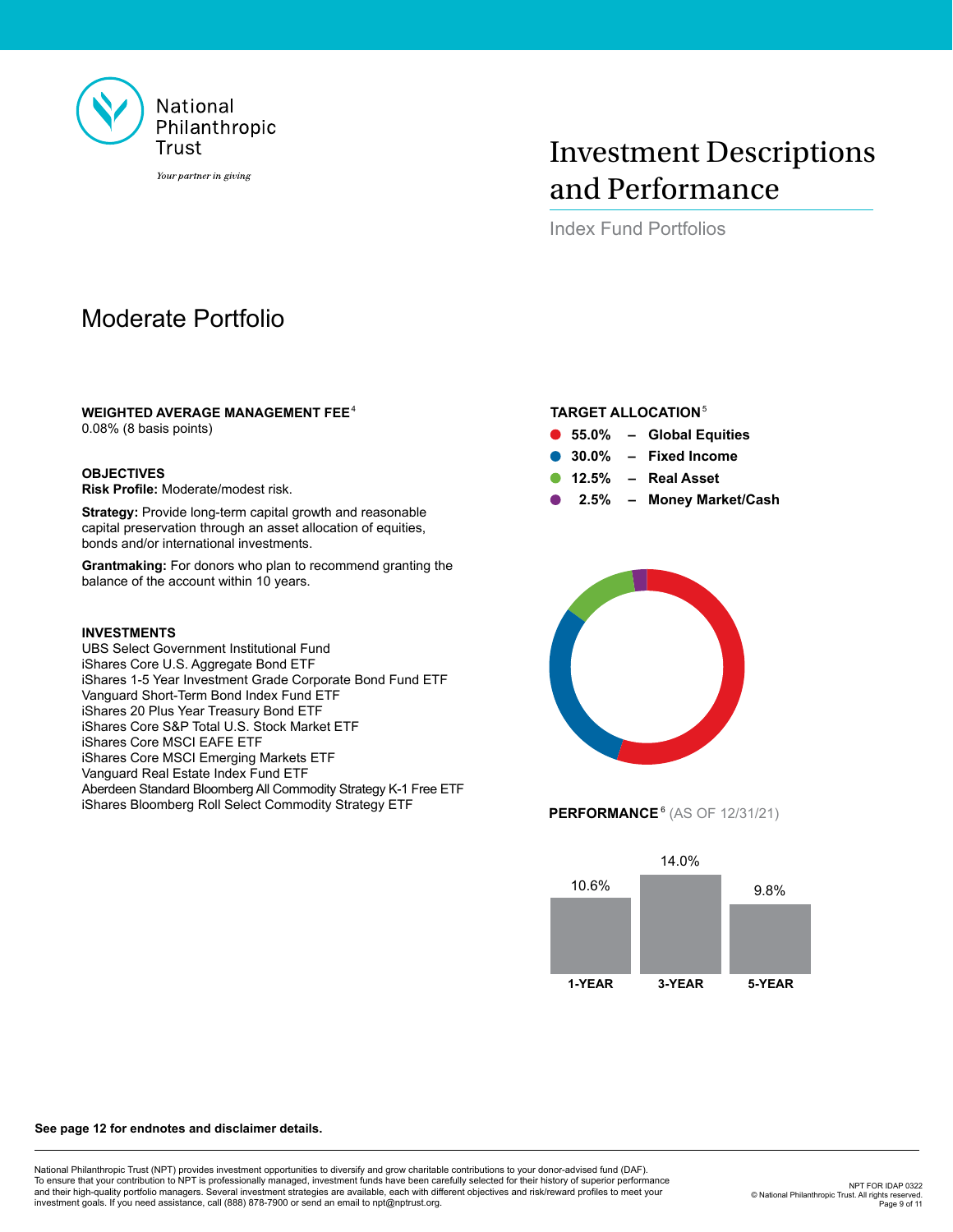

# Investment Descriptions and Performance

Index Fund Portfolios

# Growth Portfolio

### **WEIGHTED AVERAGE MANAGEMENT FEE**<sup>4</sup>

0.16% (16 basis points)

### **OBJECTIVES**

**Risk Profile:** Growth/higher risk and potential for highest return.

**Strategy:** Focuses on domestic stock funds, but also includes exposure to international stock funds for diversification and performance potential, carrying the highest risk of our model portfolios.

**Grantmaking:** For donors who plan to use their account for a period greater than 10 years and/or intend to name charitable beneficiaries.

### **INVESTMENTS**

UBS Select Government Institutional Fund iShares Core U.S. Aggregate Bond ETF iShares 20 Plus Year Treasury Bond ETF iShares Core S&P Total U.S. Stock Market ETF iShares Core MSCI EAFE ETF iShares Core MSCI Emerging Markets ETF Vanguard Real Estate Index Fund ETF Aberdeen Standard Bloomberg All Commodity Strategy K-1 Free ETF iShares Bloomberg Roll Select Commodity Strategy ETF

# **TARGET ALLOCATION**<sup>5</sup>

- **73.0% – Global Equities**
- **15.0% – Real Asset**
- **9.5% – Fixed Income**
- **2.5% – Money Market/Cash**



**PERFORMANCE**<sup>6</sup> (AS OF 12/31/21)



#### **See page 12 for endnotes and disclaimer details.**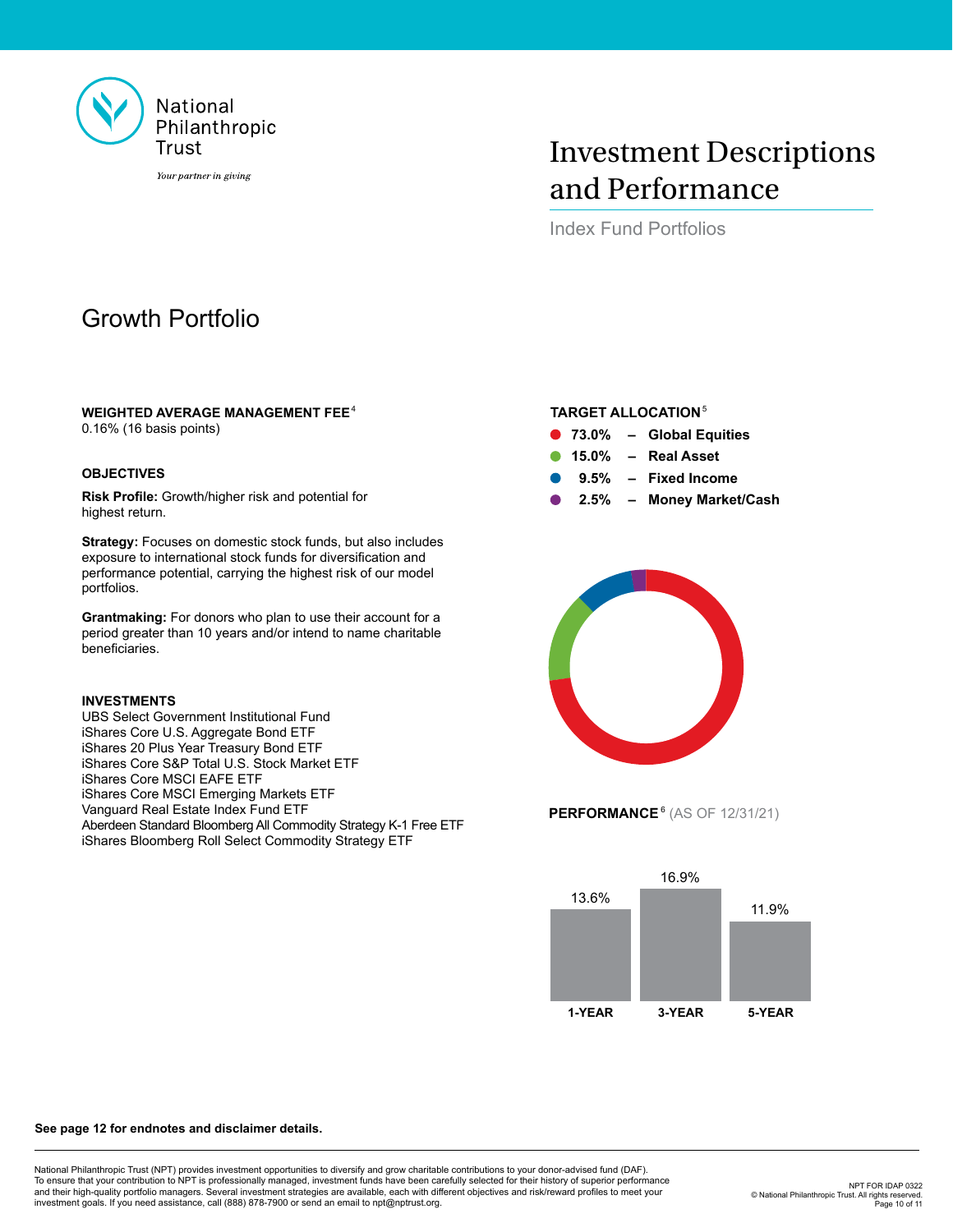

# ENDNOTES

<sup>1</sup>The Weighted Average Management Fee is the overall portfolio cost based on underlying expense ratios and their weighted allocations. NPT recalculates this fee periodically throughout the year. In addition to the underlying investment costs, there is a 0.15% investment advisory fee.

 $2$  Investment allocation tactical flexibility of  $+/- 10\%$ 

<sup>3</sup>These performance figures for the time periods of 1, 3, and 5 years are a blended performance of model and actual performance, are for illustration purposes only, and do not constitute professional investment advice. Model performance and past performance are not indications of future results and may never have been or will be achieved. See EndNote Disclaimer (1): 1-, 3-,and 5-year blended performance for additional information on the limitations and characteristics of the blended performance.

### **DISCLAIMER**<sup>1</sup>

The model performance has been prepared at the request of National Philanthropic Trust for its exclusive use and the use of its donors and is not for general distribution. The model assumes the inception of the model portfolio occurred 5 years from the date of the reporting period. The model performance is not representative of actual returns and interpretation of results should take into consideration the limitations inherent in the results of the model. The model performance does not represent the trading of investor assets and does not account for the timing of investment flows. The model performance does not reflect the impact that material economic and market factors had or might have had on decision making if actual investor money had been managed.

The model performance accounts for reinvestment of income and capital-gains distributions and assumes quarterly rebalancing. The model performance figures are annualized on a 1-, 3- and 5-year basis. The model performance accounts for a 0.15% investment advisory fee, but does not account for NPT charitable admin fees, trading costs or transaction costs associated with the management of the underlying portfolio. Performance of the DAF's investments may be lower or higher.

Model performance figures are replaced by actual performance figures starting November 2019, which is the first full month of available actual performance figures. Actual performance figures are annualized on a 1-, 3- and 5-year basis and calculated using time weighted return ("TWR"), net of fees which include the 0.15% investment advisory fee, trading costs, and transaction costs associated with the management of the underlying portfolio. The actual performance figures do not include the NPT charitable admin fees. The model and actual results together constitute the blended performance. Neither model performance nor past actual performance is an indication of future performance.

Investing in this portfolio involves risk. The principal value of investment will fluctuate and may experience loss of capital. Market values include accrued interest. Performance returns are annualized and calculated using TWR, net of fees. Asset level returns are gross of fees.